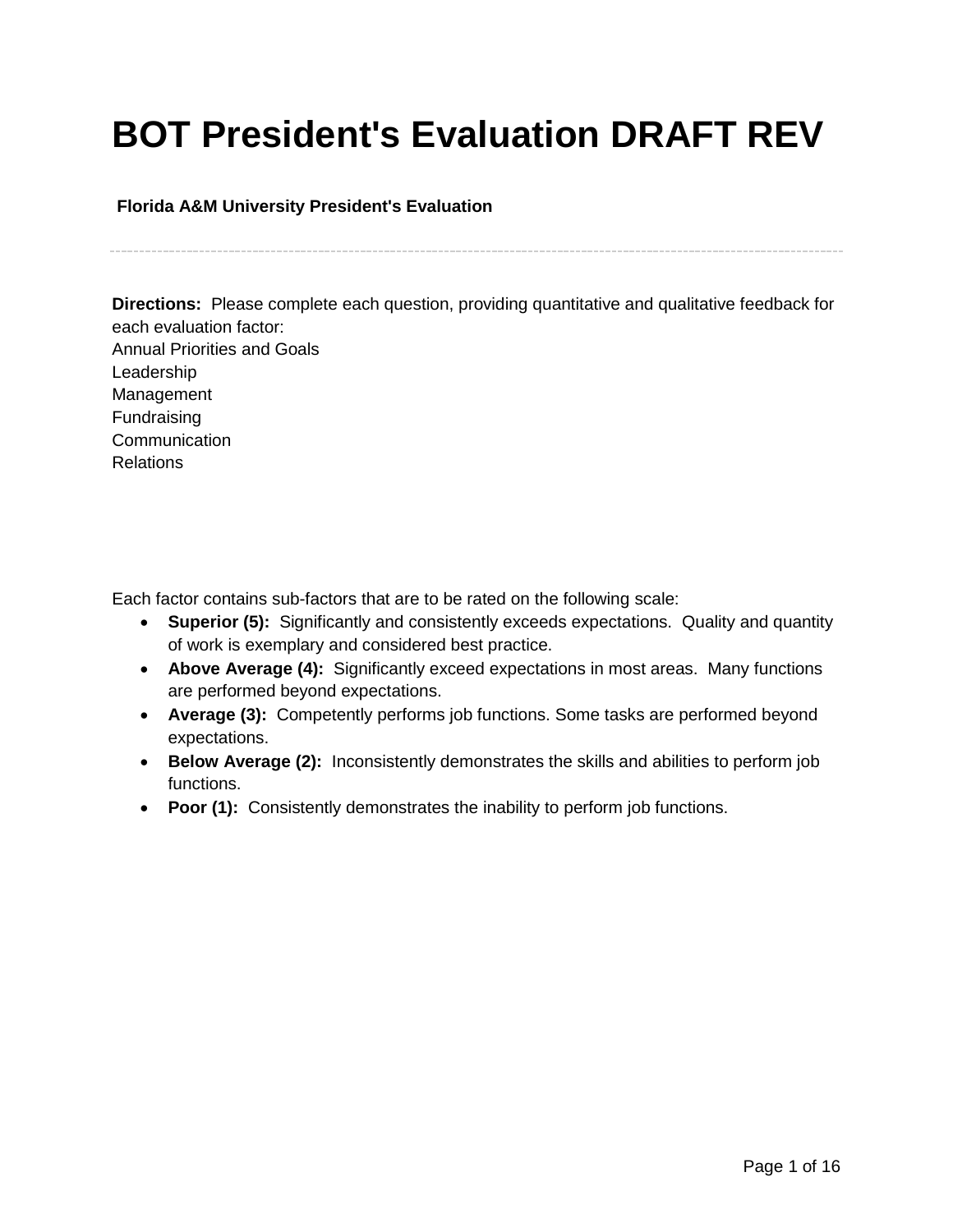## **Annual Priorities and Goals**

Please rate how effective the President was in attaining annual goals (Goals 1-4):

|                                                                                                                                                                                                                                  | Superior | Above<br>Average | Average | <b>Below</b><br>Average | Poor |
|----------------------------------------------------------------------------------------------------------------------------------------------------------------------------------------------------------------------------------|----------|------------------|---------|-------------------------|------|
| Goal 1:<br>Achieve an<br>overall score<br>on the<br>metrics<br>evaluated<br>under the<br>Performance<br><b>Based</b><br>Funding<br>Model of at<br>least 71<br>points for<br>2019-20 and<br>moving to 80<br>points for<br>2020-21 |          |                  |         |                         |      |
| Goal 2:<br>Increase the<br>University's<br>four-year<br>graduation<br>rate from<br>22.5% to<br>30%                                                                                                                               |          |                  |         |                         |      |
| Goal 3:<br>Achieve first-<br>time licensure<br>pass rates<br>that meet or<br>exceed state<br>or national<br>benchmarks                                                                                                           |          |                  |         |                         |      |
| Goal 4:<br>Increase<br>annual giving<br>by 5% and<br>continue<br>plans to<br>launch a<br>capital<br>campaign                                                                                                                     |          |                  |         |                         |      |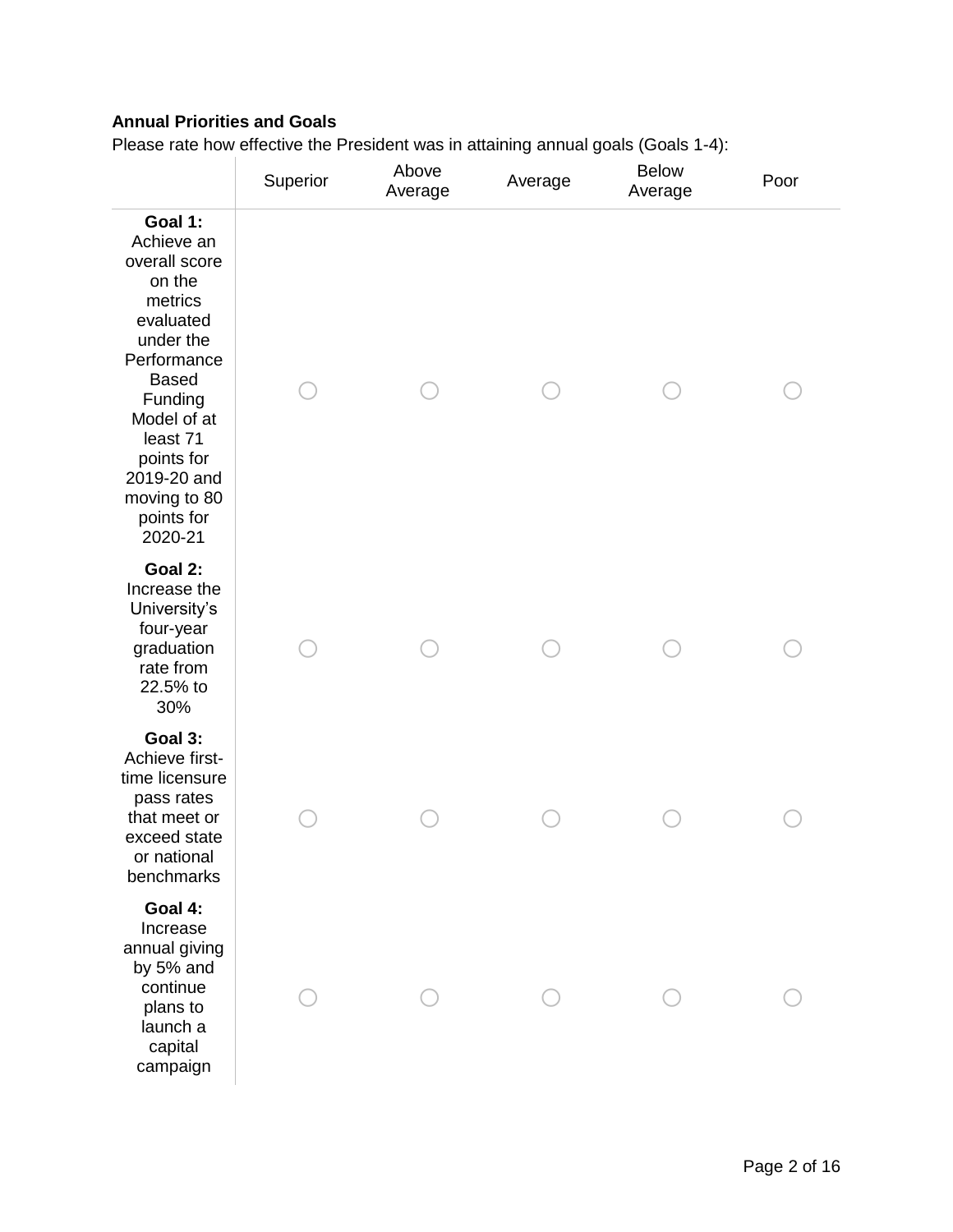#### Annual Priorities and Goals, cont.

Please rate how effective the President was in attaining annual goals (Goal 5):

Goal 5a: Implement the University's comprehensive service excellence plan to improve customer service in key administrative units, inclusive of the following:

|                                                                                                                                               | Superior | Above<br>Average | Average | <b>Below</b><br>Average | Poor |
|-----------------------------------------------------------------------------------------------------------------------------------------------|----------|------------------|---------|-------------------------|------|
| <b>Deliver</b><br>training for<br>development<br>of service<br>excellence<br>standards for<br>each Critical<br>Point of<br>Contact<br>(CPOC). |          |                  |         |                         |      |
| Create service<br>excellence<br>standards for<br>each CPOC.                                                                                   |          |                  |         |                         |      |
| Develop<br>service<br>excellence<br>program to<br>develop,<br>implement,<br>and monitor<br>service<br>excellence.                             |          |                  |         |                         |      |
| Establish<br>service<br>excellence<br>program to<br>develop,<br>implement,<br>and monitor<br>service<br>excellence.                           |          |                  |         |                         |      |
| Initiate<br>preliminary<br>benchmarking<br>for the<br>development<br>of recognition<br>program                                                |          |                  |         |                         |      |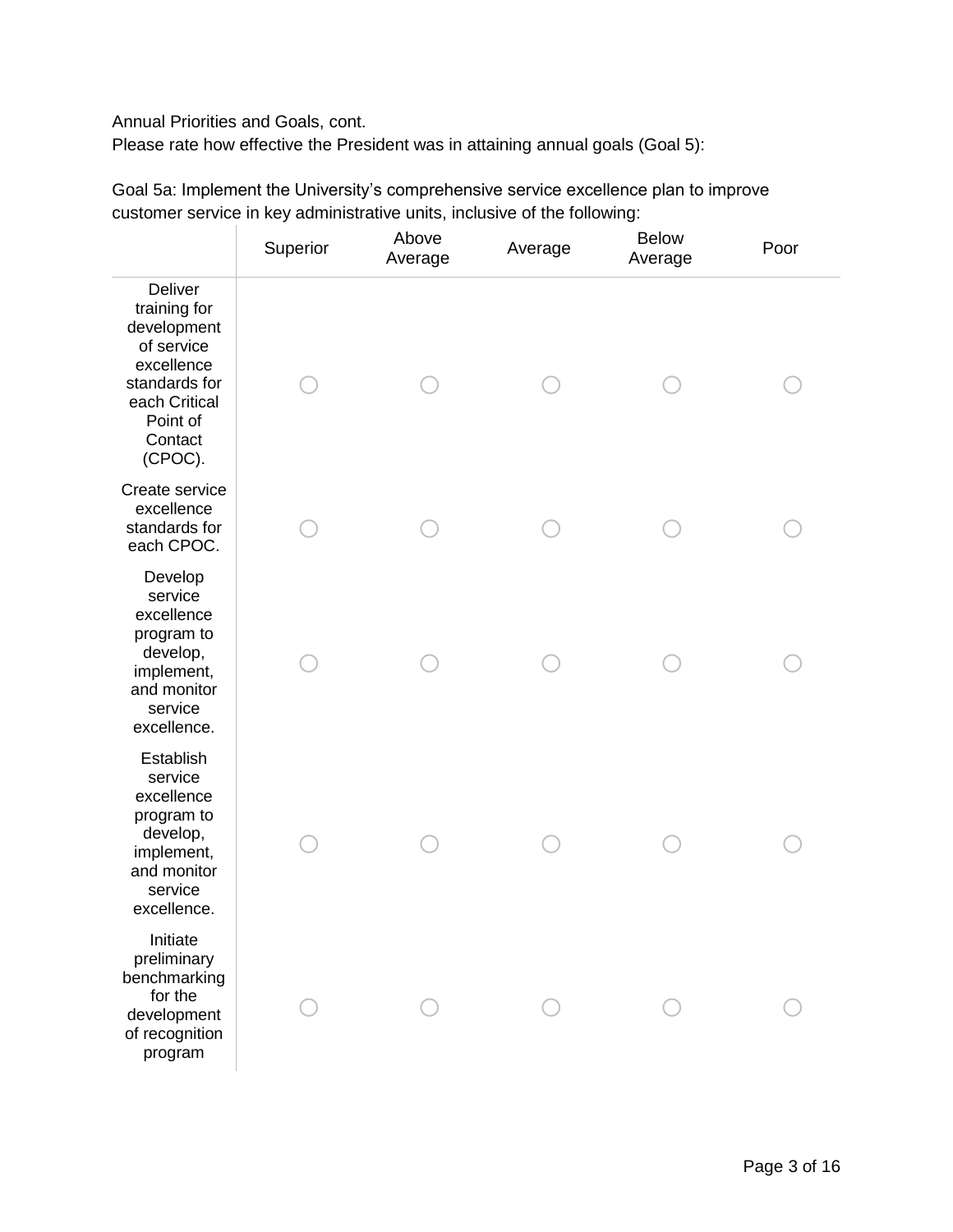Please rate how effective the President was in attaining annual goals (Goal 5):

|                                                         | Superior | Above<br>Average | Average | <b>Below</b><br>Average | Poor |
|---------------------------------------------------------|----------|------------------|---------|-------------------------|------|
| Advising<br>Process from<br>67% to 70%                  |          |                  |         |                         |      |
| Office of<br>Parking<br>Services from<br>46% to 60%     |          |                  |         |                         |      |
| Office of<br><b>Financial Aid</b><br>from 54% to<br>65% |          |                  |         |                         |      |
| Registrar's<br>Office from<br>79% to 80%                |          |                  |         |                         |      |
| Housing<br>Office from<br>57% to 60%                    |          |                  |         |                         |      |

**Goal 5b:** Increase the percentage of graduate reporting they ae Very Satisfied/Somewhat Satisfied with services in key administrative units on the Exit Survey: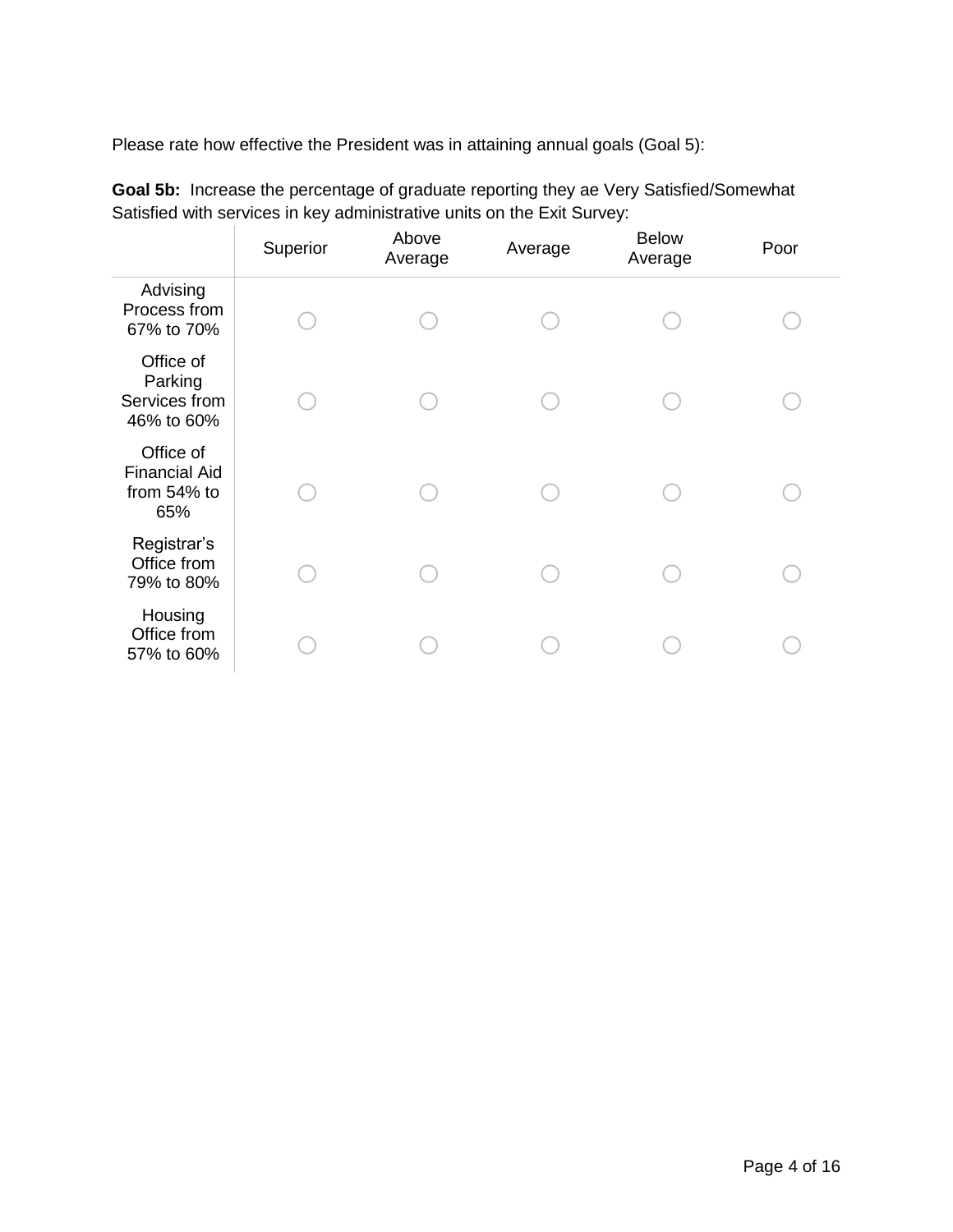Annual Priorities and Goals, cont.

Please rate how effective the President was in attaining annual goals (Goals 6-9):

|                                                                                                                                                           | Superior | Above<br>Average | Average | <b>Below</b><br>Average | Poor |
|-----------------------------------------------------------------------------------------------------------------------------------------------------------|----------|------------------|---------|-------------------------|------|
| Goal 6:<br>Increase<br>enrollment of<br><b>FCS AA</b><br>transfer<br>students from<br>886 to 975.                                                         |          |                  |         |                         |      |
| Goal 7:<br>Increase total<br>R&D<br>expenditures<br>by 1%.                                                                                                |          |                  |         |                         |      |
| Goal 8:<br>Ensure<br>completion of<br>CASS and<br>residence hall<br>on time and<br>within budget.                                                         |          |                  |         |                         |      |
| Goal 9:<br>Strengthen<br>the<br>University's<br>financial<br>health by<br>achieving or<br>exceeding a<br>minimum<br>debt<br>coverage<br>ratio $\leq$ 1.0. |          |                  |         |                         |      |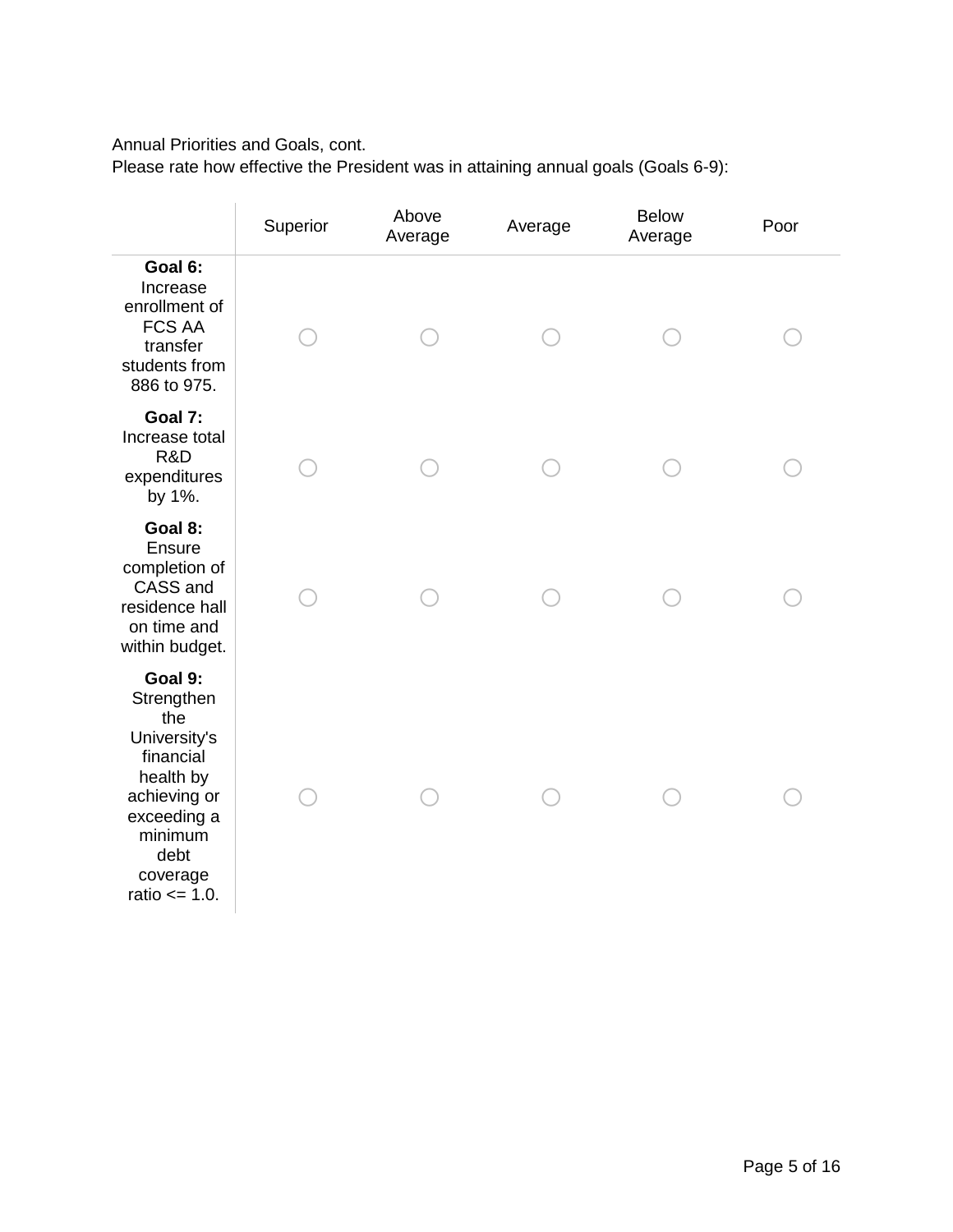Please provide feedback regarding the President's performance on **attaining** annual goals.

Please provide feedback regarding the President's performance on **communicating** annual goals.

Page 6 of 16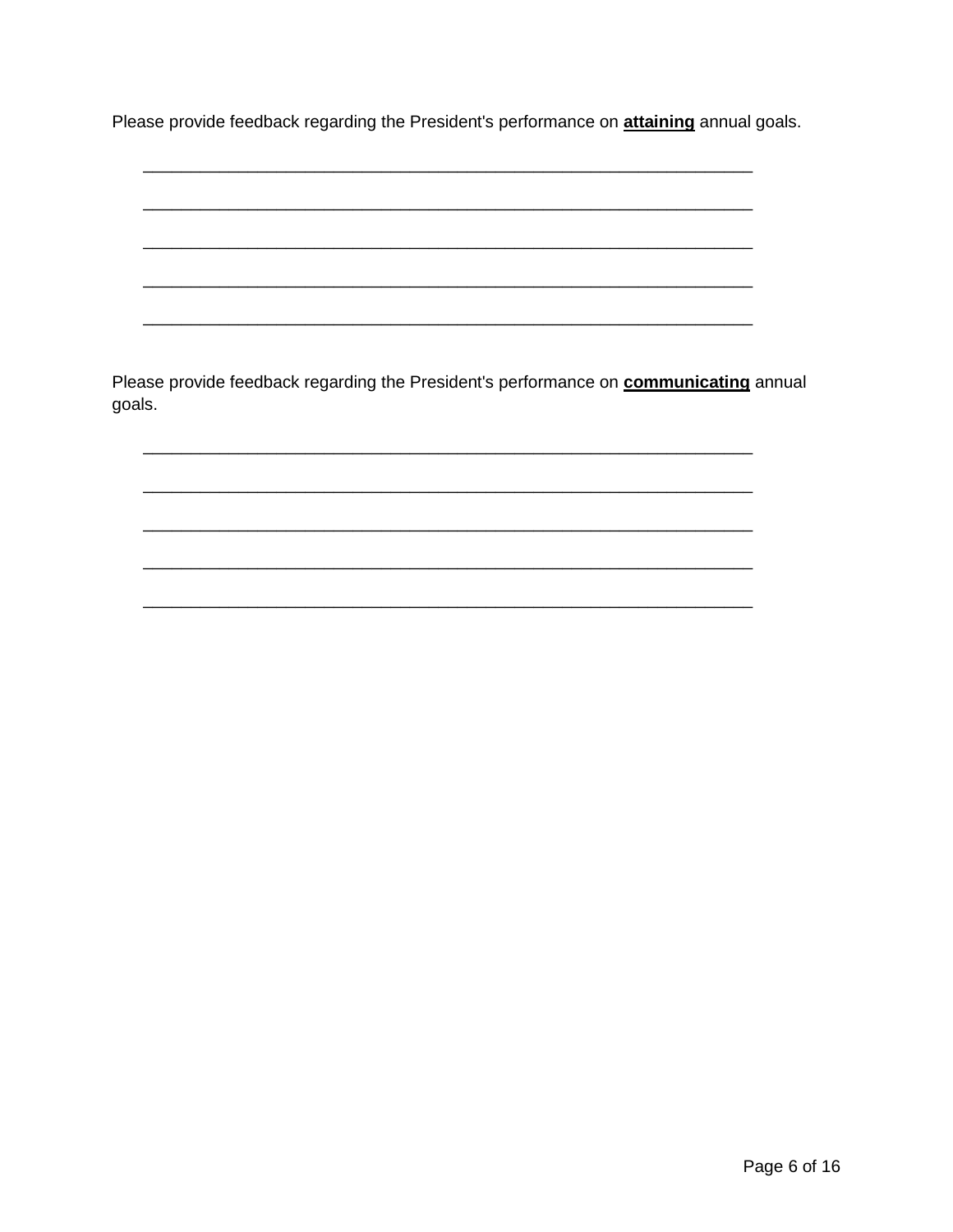# **Leadership**

Leadership contains no sub-factors.

|                                                                                                                            | Superior | Above<br>Average | Average | <b>Below</b><br>Average | Poor |
|----------------------------------------------------------------------------------------------------------------------------|----------|------------------|---------|-------------------------|------|
| Discerns the<br>meaning of<br>trends and<br>determines<br>best how<br>FAMU can<br>thrive within<br>them                    |          |                  |         |                         |      |
| Leads<br>stakeholders<br>in strategic<br>initiatives that<br>drive the<br>forces of<br>change                              |          |                  |         |                         |      |
| Encourages<br>and enables<br>innovation in<br>academic<br>offerings                                                        |          |                  |         |                         |      |
| <b>Assures</b><br>academic<br>quality by<br>using<br>evidence to<br>improve<br>performance                                 |          |                  |         |                         |      |
| <b>Understands</b><br>the<br>educational<br>needs of<br>FAMU's<br>population<br>and<br>advocates for<br>student<br>support |          |                  |         |                         |      |

#### How effective is the President in **Leadership**: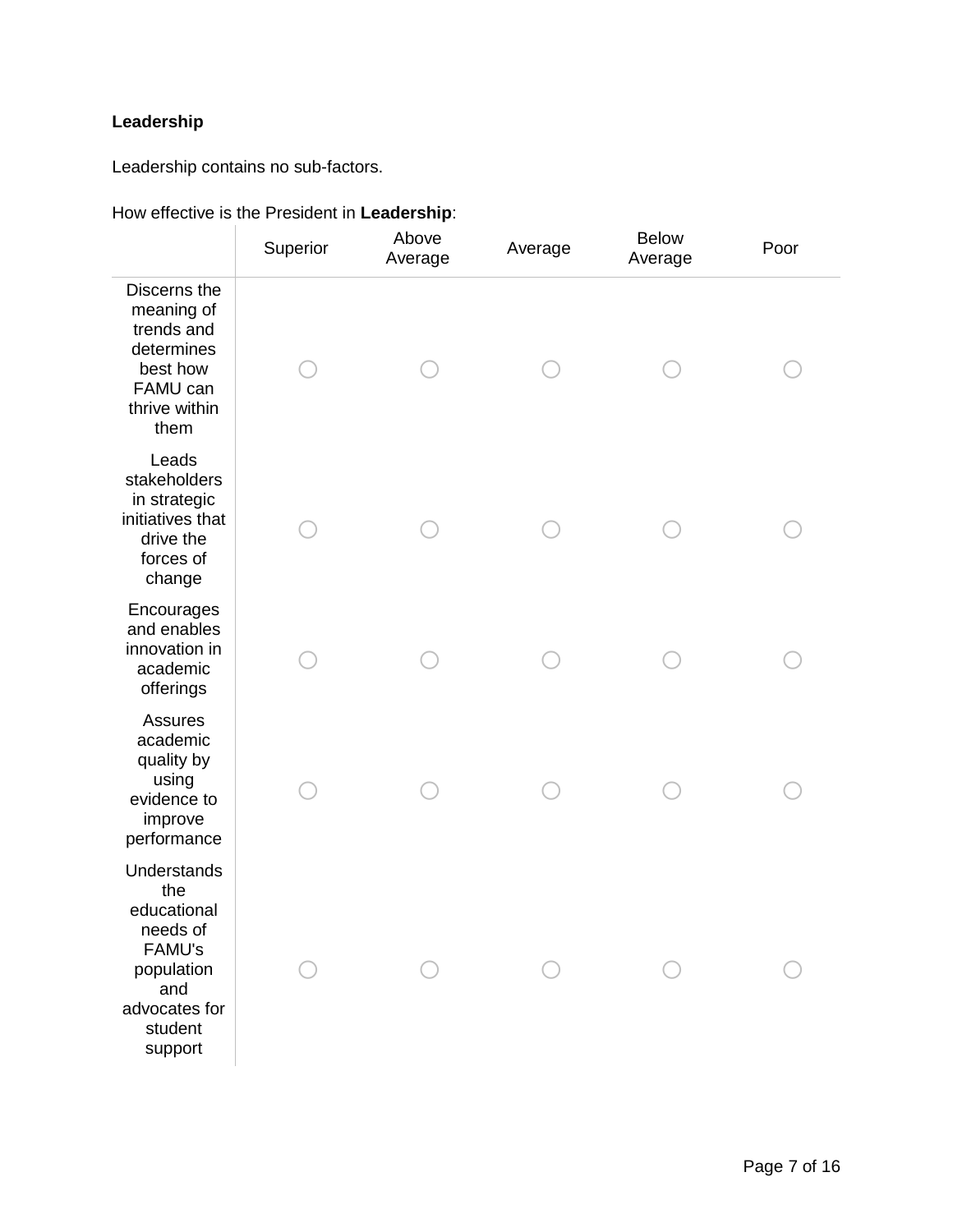Please provide feedback regarding the President's performance in Leadership.

Page 8 of 16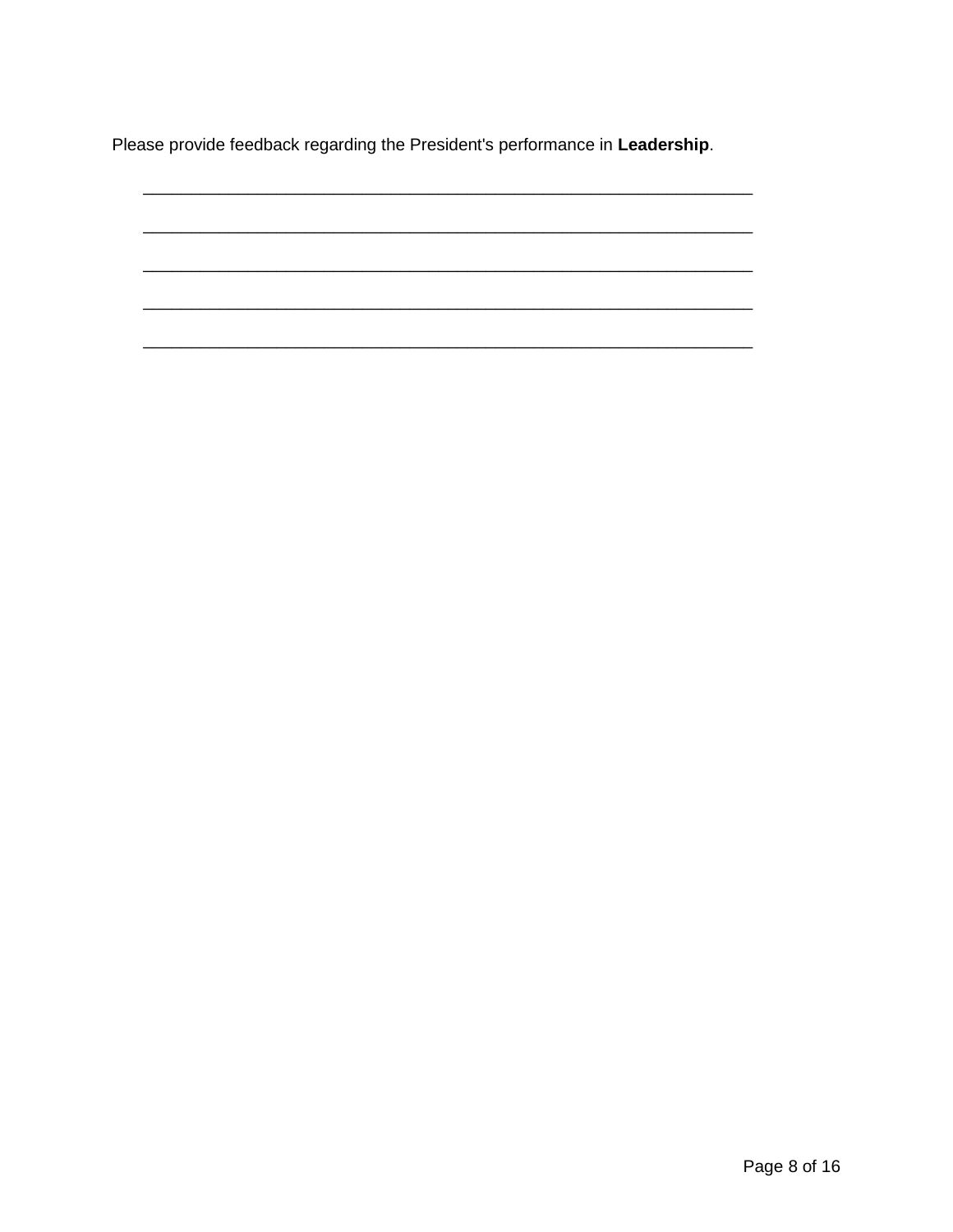## Management

Management contains two sub-factors: Organizational Management Financial Management

How effective is the President in **Organizational Management**:

|                                                                                                                                                                                       | Superior | Above<br>Average | Average | <b>Below</b><br>Average | Poor |
|---------------------------------------------------------------------------------------------------------------------------------------------------------------------------------------|----------|------------------|---------|-------------------------|------|
| Holds others<br>to the highest<br>standard of<br>professional<br>and ethical<br>responsibility                                                                                        |          |                  |         |                         |      |
| Is an<br>inspirational<br>communicator<br>who wins<br>hearts and<br>minds of<br>audiences<br>through<br>painting a<br>compelling<br>future vision<br>for the<br>university            |          |                  |         |                         |      |
| Sets clear<br>priorities and<br>holds people<br>accountable<br>to outcomes,<br>timelines, and<br>checkpoints;<br>follows up to<br>ensure<br>successful<br>completion of<br>objectives |          |                  |         |                         |      |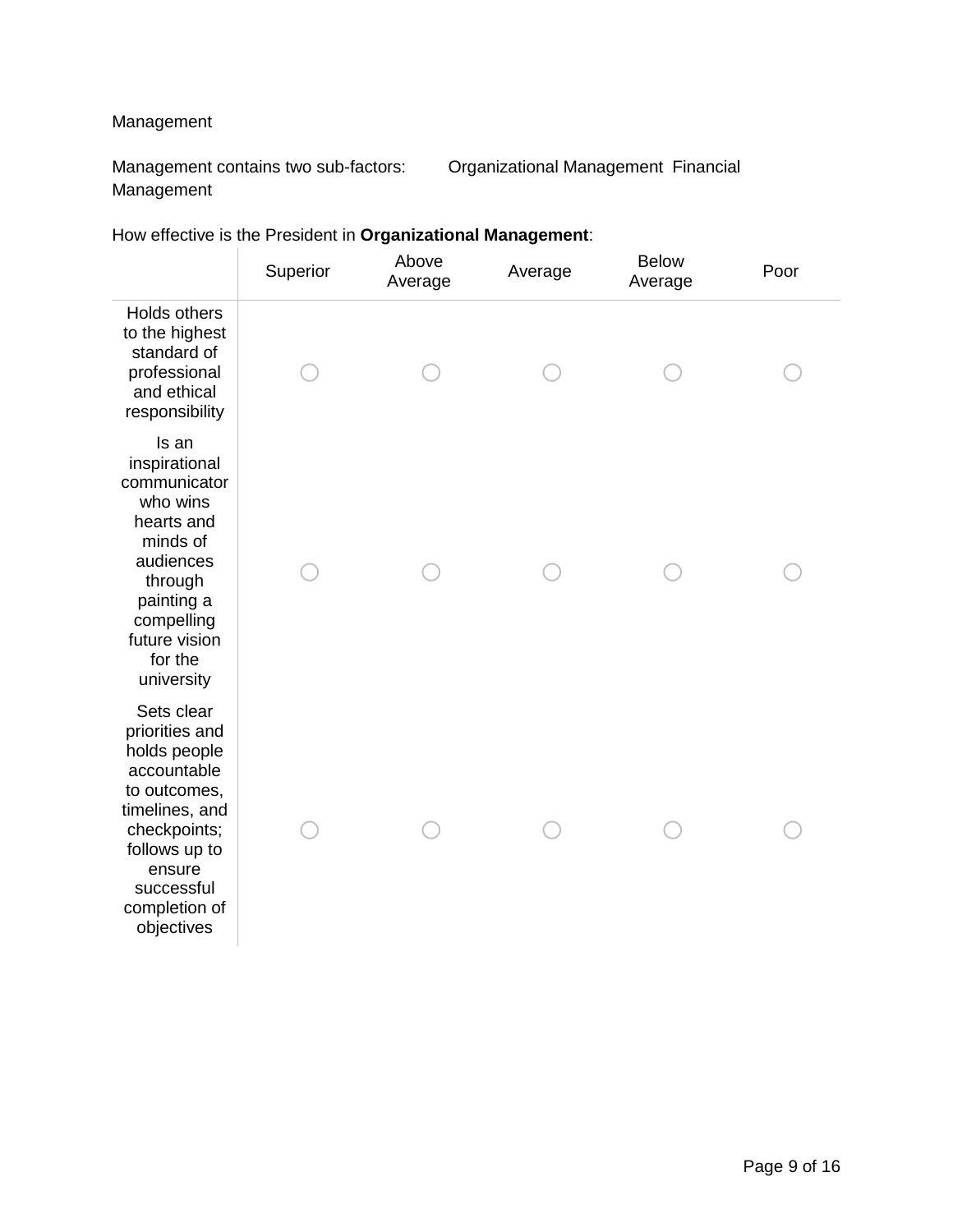|                                                                                                                                                                                    | Superior | Above<br>Average | Average | <b>Below</b><br>Average | Poor |
|------------------------------------------------------------------------------------------------------------------------------------------------------------------------------------|----------|------------------|---------|-------------------------|------|
| Takes a long-<br>term, data-<br>driven<br>approach to<br>financial<br>management                                                                                                   |          |                  |         |                         |      |
| <b>Drives</b><br>efficiencies<br>and<br>evidences<br>sound<br>management<br>practices to<br>carefully and<br>effectively<br>control and<br>provide<br>oversight of<br>expenditures |          |                  |         |                         |      |

How effective is the President in **Financial** Management:

Please provide feedback regarding the President's performance in **Management**.

\_\_\_\_\_\_\_\_\_\_\_\_\_\_\_\_\_\_\_\_\_\_\_\_\_\_\_\_\_\_\_\_\_\_\_\_\_\_\_\_\_\_\_\_\_\_\_\_\_\_\_\_\_\_\_\_\_\_\_\_\_\_\_\_

\_\_\_\_\_\_\_\_\_\_\_\_\_\_\_\_\_\_\_\_\_\_\_\_\_\_\_\_\_\_\_\_\_\_\_\_\_\_\_\_\_\_\_\_\_\_\_\_\_\_\_\_\_\_\_\_\_\_\_\_\_\_\_\_

\_\_\_\_\_\_\_\_\_\_\_\_\_\_\_\_\_\_\_\_\_\_\_\_\_\_\_\_\_\_\_\_\_\_\_\_\_\_\_\_\_\_\_\_\_\_\_\_\_\_\_\_\_\_\_\_\_\_\_\_\_\_\_\_

\_\_\_\_\_\_\_\_\_\_\_\_\_\_\_\_\_\_\_\_\_\_\_\_\_\_\_\_\_\_\_\_\_\_\_\_\_\_\_\_\_\_\_\_\_\_\_\_\_\_\_\_\_\_\_\_\_\_\_\_\_\_\_\_

\_\_\_\_\_\_\_\_\_\_\_\_\_\_\_\_\_\_\_\_\_\_\_\_\_\_\_\_\_\_\_\_\_\_\_\_\_\_\_\_\_\_\_\_\_\_\_\_\_\_\_\_\_\_\_\_\_\_\_\_\_\_\_\_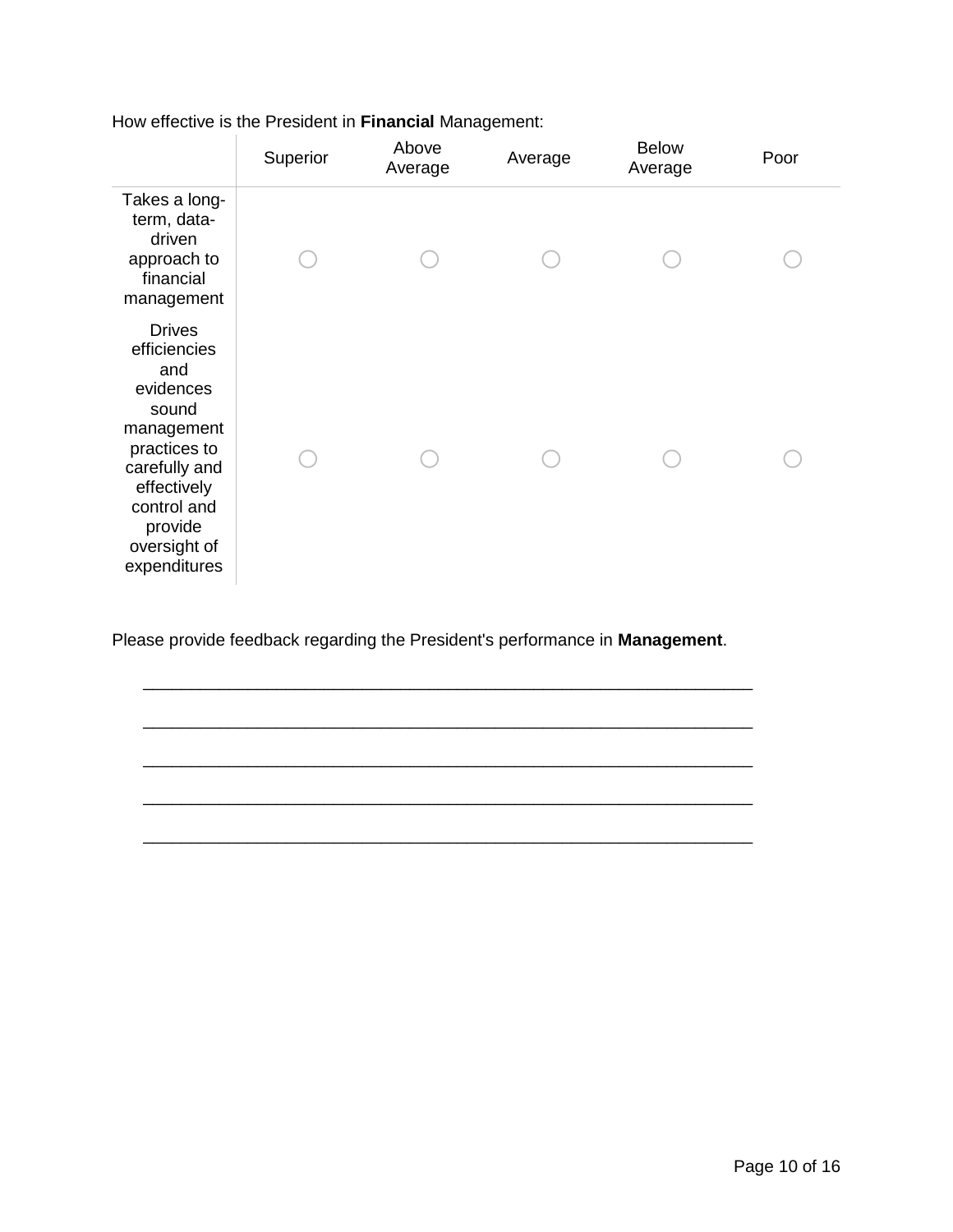### Fundraising

## Fundraising contains no sub-factors. How effective is the President in **Fundraising**:

|                                                                                                                                                           | Superior | Above<br>Average | Average | <b>Below</b><br>Average | Poor |
|-----------------------------------------------------------------------------------------------------------------------------------------------------------|----------|------------------|---------|-------------------------|------|
| Actively<br>seeks an<br>increased<br>level of<br>contributions<br>required to<br>support the<br>institution                                               |          |                  |         |                         |      |
| <b>Facilitates</b><br>developing<br>relationships<br>that bring<br>grants to the<br>university<br>from<br>governmental<br>and private-<br>sector entities |          |                  |         |                         |      |

Please provide feedback regarding the President's performance in Fundraising.

\_\_\_\_\_\_\_\_\_\_\_\_\_\_\_\_\_\_\_\_\_\_\_\_\_\_\_\_\_\_\_\_\_\_\_\_\_\_\_\_\_\_\_\_\_\_\_\_\_\_\_\_\_\_\_\_\_\_\_\_\_\_\_\_

\_\_\_\_\_\_\_\_\_\_\_\_\_\_\_\_\_\_\_\_\_\_\_\_\_\_\_\_\_\_\_\_\_\_\_\_\_\_\_\_\_\_\_\_\_\_\_\_\_\_\_\_\_\_\_\_\_\_\_\_\_\_\_\_

\_\_\_\_\_\_\_\_\_\_\_\_\_\_\_\_\_\_\_\_\_\_\_\_\_\_\_\_\_\_\_\_\_\_\_\_\_\_\_\_\_\_\_\_\_\_\_\_\_\_\_\_\_\_\_\_\_\_\_\_\_\_\_\_

\_\_\_\_\_\_\_\_\_\_\_\_\_\_\_\_\_\_\_\_\_\_\_\_\_\_\_\_\_\_\_\_\_\_\_\_\_\_\_\_\_\_\_\_\_\_\_\_\_\_\_\_\_\_\_\_\_\_\_\_\_\_\_\_

\_\_\_\_\_\_\_\_\_\_\_\_\_\_\_\_\_\_\_\_\_\_\_\_\_\_\_\_\_\_\_\_\_\_\_\_\_\_\_\_\_\_\_\_\_\_\_\_\_\_\_\_\_\_\_\_\_\_\_\_\_\_\_\_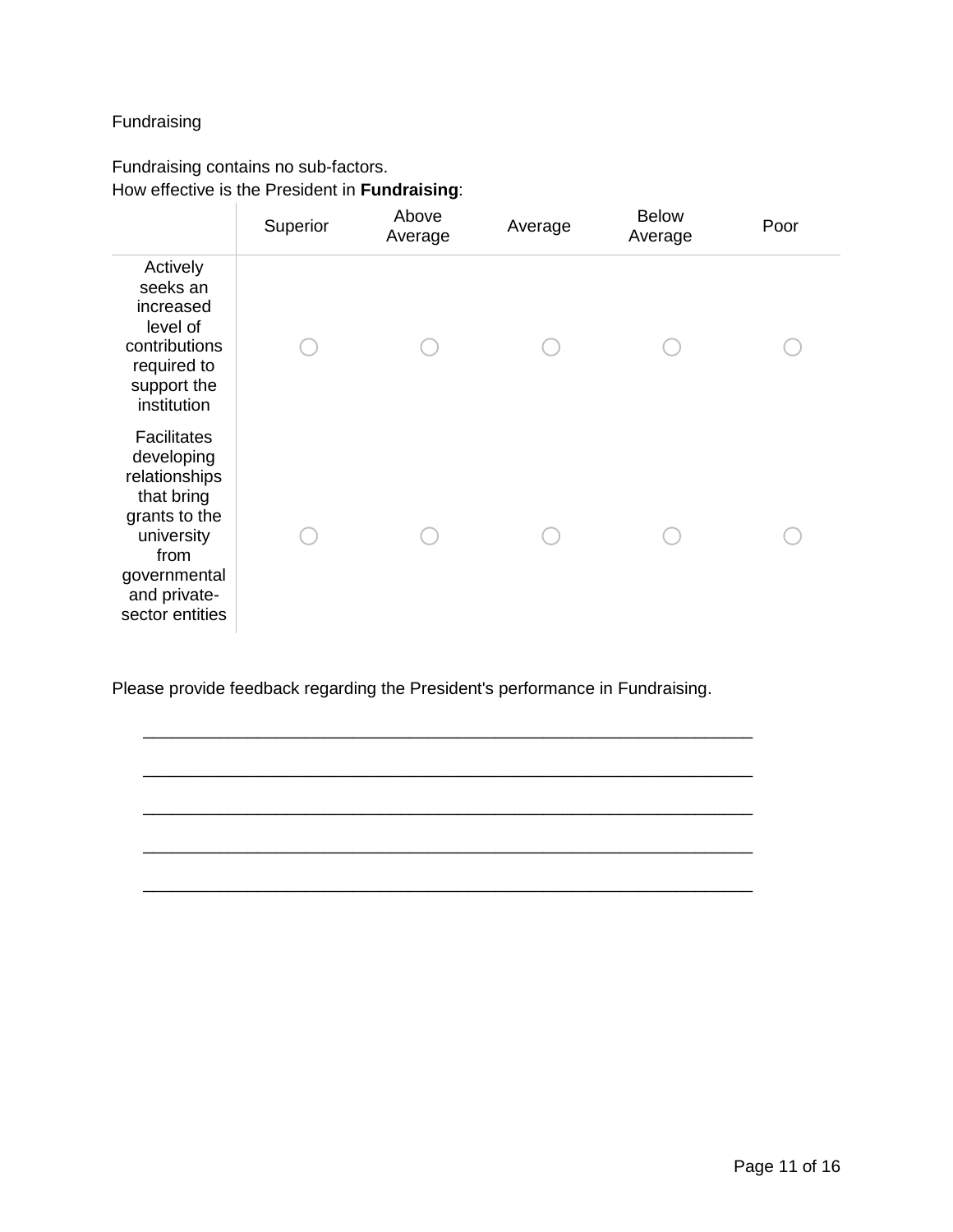### **Communication**

### Communication contains no sub-factors. How effective is the President in Communication:

|                                                                                                                                                                            | Superior | Above<br>Average | Average | <b>Below</b><br>Average | Poor |
|----------------------------------------------------------------------------------------------------------------------------------------------------------------------------|----------|------------------|---------|-------------------------|------|
| Is an<br>inspirational<br>communicator<br>who wins<br>hearts and<br>minds of<br>audiences<br>through<br>painting a<br>compelling<br>future vision<br>for the<br>university |          |                  |         |                         |      |
| Communicate<br>external<br>trends<br>effectively to<br>elicit<br>participation<br>from others                                                                              |          |                  |         |                         |      |
| Effectively<br>communicates<br>how external<br>forces drive<br>internal<br>changes                                                                                         |          |                  |         |                         |      |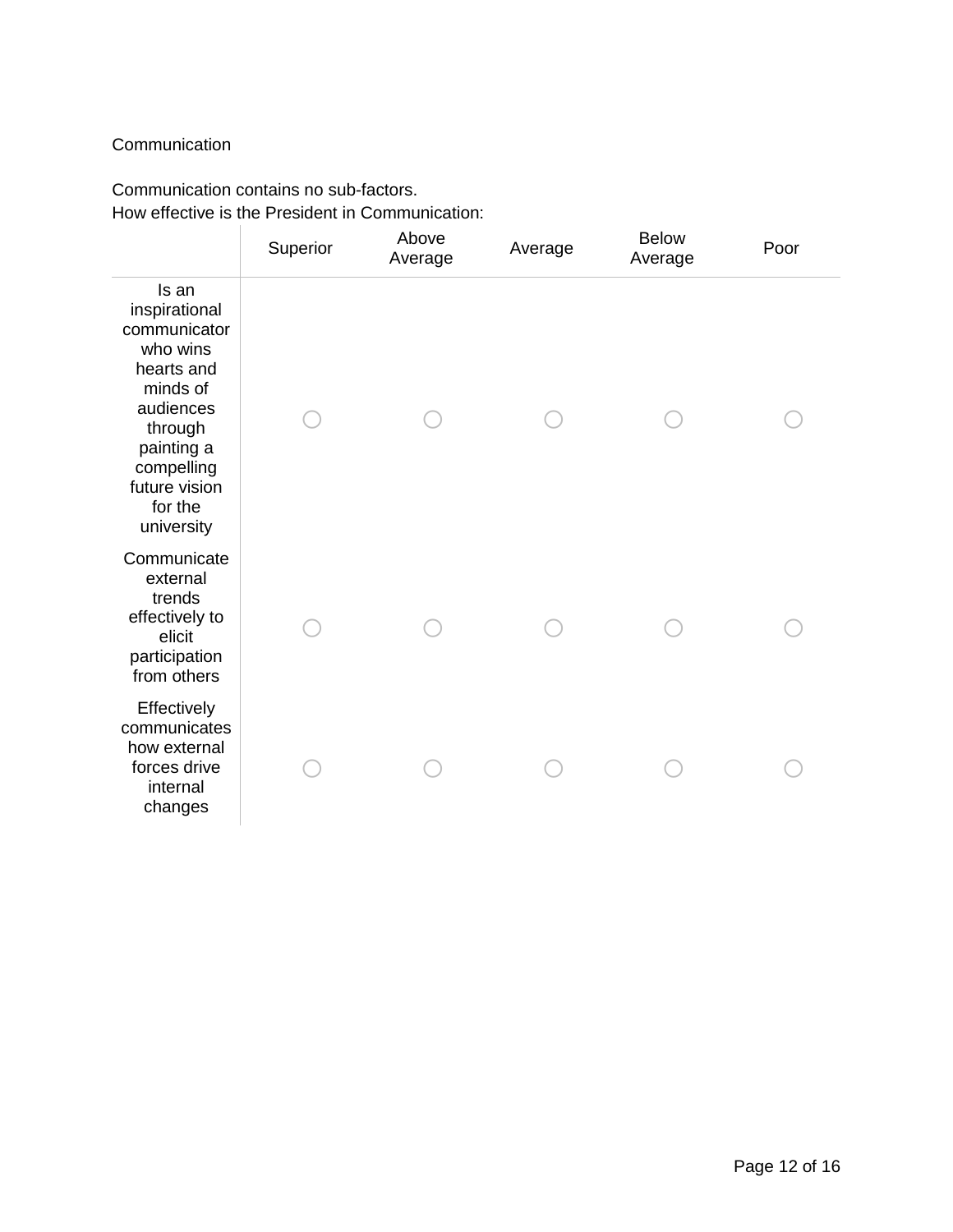**Relations** 

Relations contains two sub-factors: Internal and External Relations Board and Governance Relations

How effective is the President in Internal and External Relations: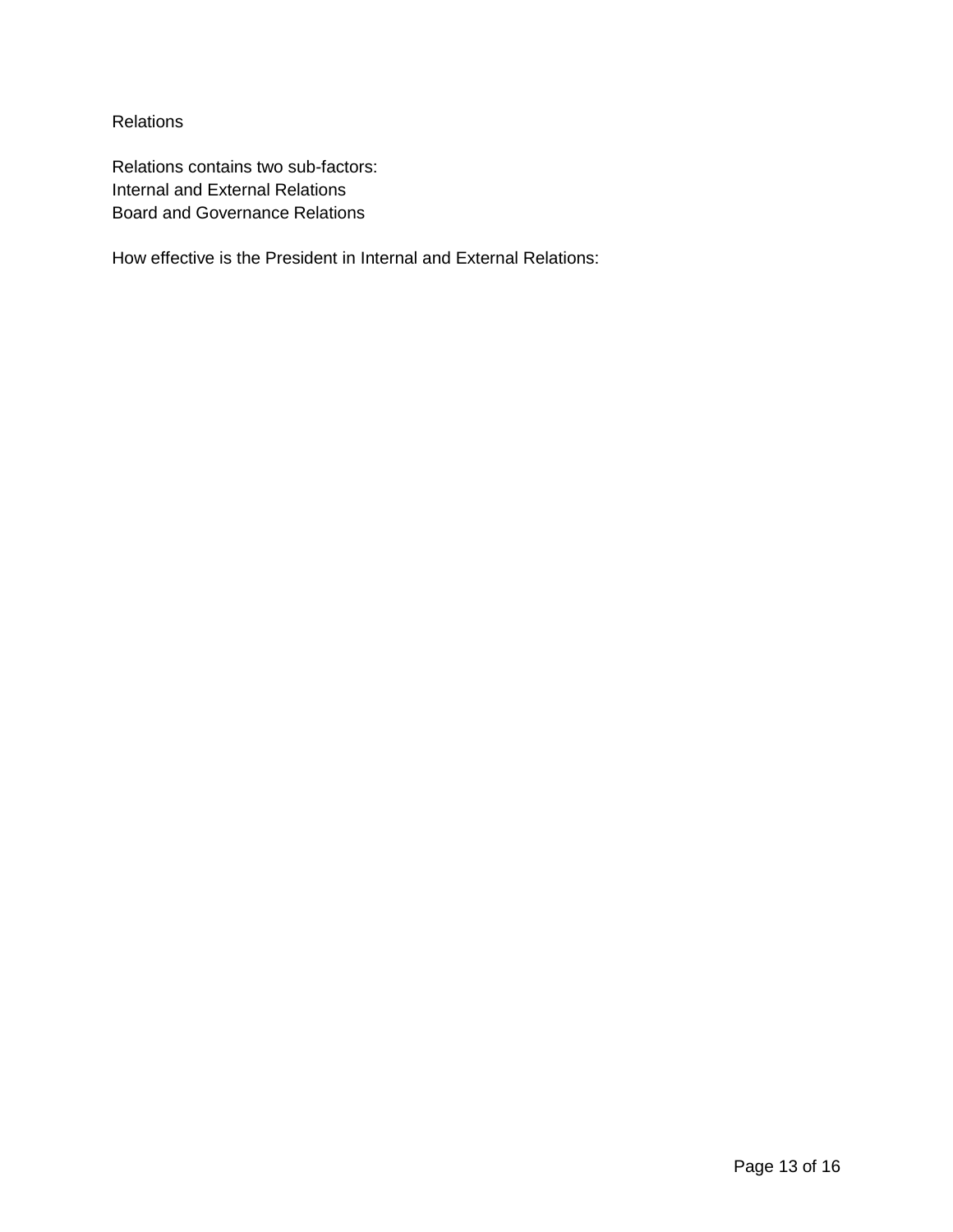|                                                                                                                                                                                                             | Superior | Above<br>Average | Average | <b>Below</b><br>Average | Poor |
|-------------------------------------------------------------------------------------------------------------------------------------------------------------------------------------------------------------|----------|------------------|---------|-------------------------|------|
| Actively<br>works to build<br>and protect<br>the positive<br>aspects of<br>the culture<br>and ensures<br>consistency<br>across the<br>institution                                                           |          |                  |         |                         |      |
| Crafts a<br>shared vision<br>that reflects<br>the views of<br>all key<br>stakeholders<br>and<br>articulates a<br>clear strategy<br>that guides<br>action and<br>keeps<br>individual<br>behavior on<br>track |          |                  |         |                         |      |
| Creates a<br>common<br>standard with<br>faculty and<br>staff to raise<br>academic<br>standing                                                                                                               |          |                  |         |                         |      |
| Partners with<br>external<br>organizations<br>to build<br>relationships<br>that deliver<br>on<br>revitalization<br>efforts                                                                                  |          |                  |         |                         |      |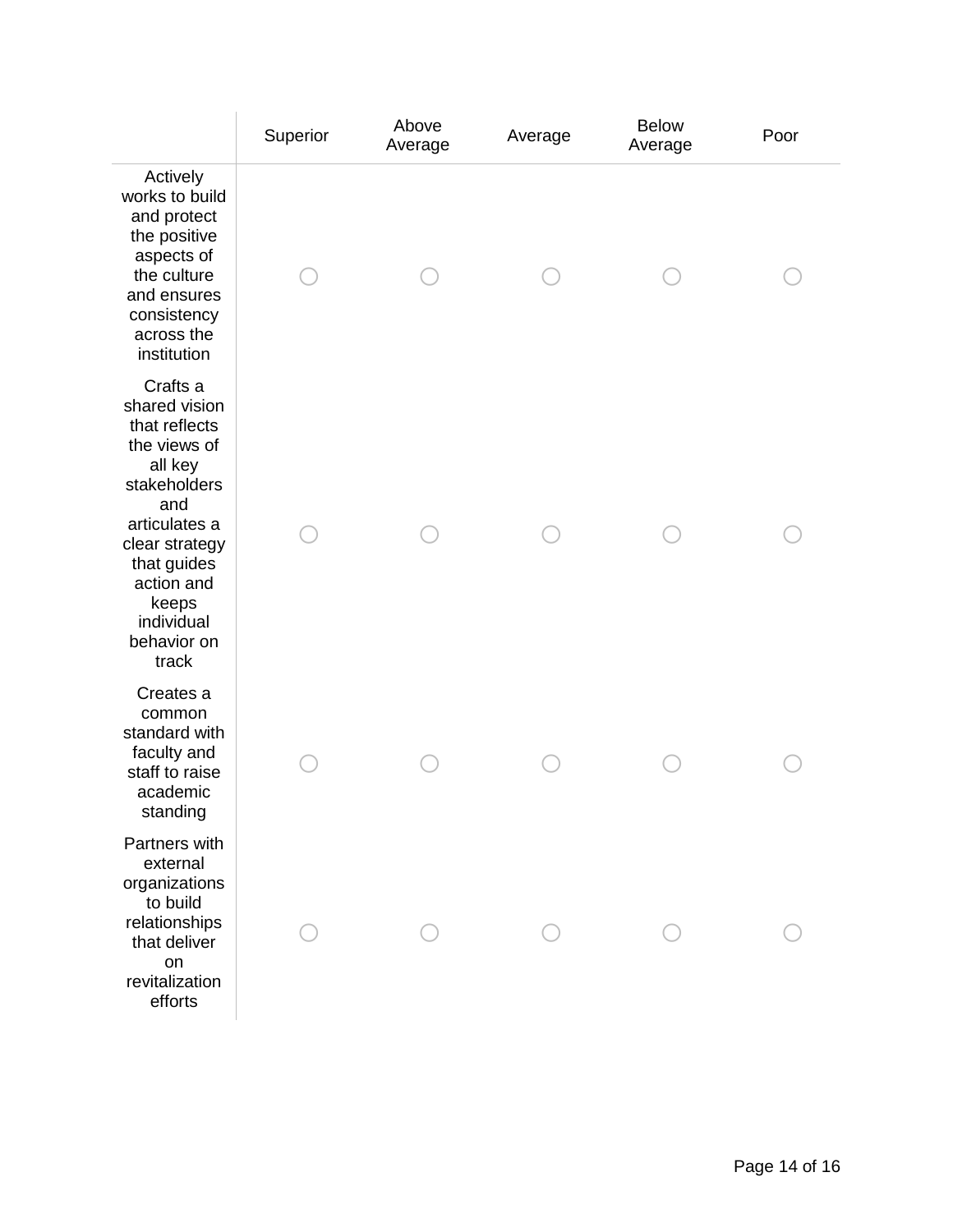| Partners with<br>external<br>organizations<br>to build<br>relationships<br>to continue<br>and increase<br>research and<br>community<br>service<br>opportunities |  |  |  |
|-----------------------------------------------------------------------------------------------------------------------------------------------------------------|--|--|--|
| <b>Builds strong</b><br>relationships<br>that<br>demonstrate<br>trust                                                                                           |  |  |  |

How effective is the President in Board and Governance Relations:

|                                                                                                       | Superior | Above<br>Average | Average | <b>Below</b><br>Average | Poor |  |
|-------------------------------------------------------------------------------------------------------|----------|------------------|---------|-------------------------|------|--|
| Partners<br>effectively<br>with the<br>Board of<br>Trustees to<br>identify<br>strategic<br>priorities |          |                  |         |                         |      |  |
| Participates<br>in academic<br>governance<br>and<br>collaborative<br>decision<br>making               |          |                  |         |                         |      |  |

Please provide feedback regarding the President's performance in Relations.

\_\_\_\_\_\_\_\_\_\_\_\_\_\_\_\_\_\_\_\_\_\_\_\_\_\_\_\_\_\_\_\_\_\_\_\_\_\_\_\_\_\_\_\_\_\_\_\_\_\_\_\_\_\_\_\_\_\_\_\_\_\_\_\_

\_\_\_\_\_\_\_\_\_\_\_\_\_\_\_\_\_\_\_\_\_\_\_\_\_\_\_\_\_\_\_\_\_\_\_\_\_\_\_\_\_\_\_\_\_\_\_\_\_\_\_\_\_\_\_\_\_\_\_\_\_\_\_\_